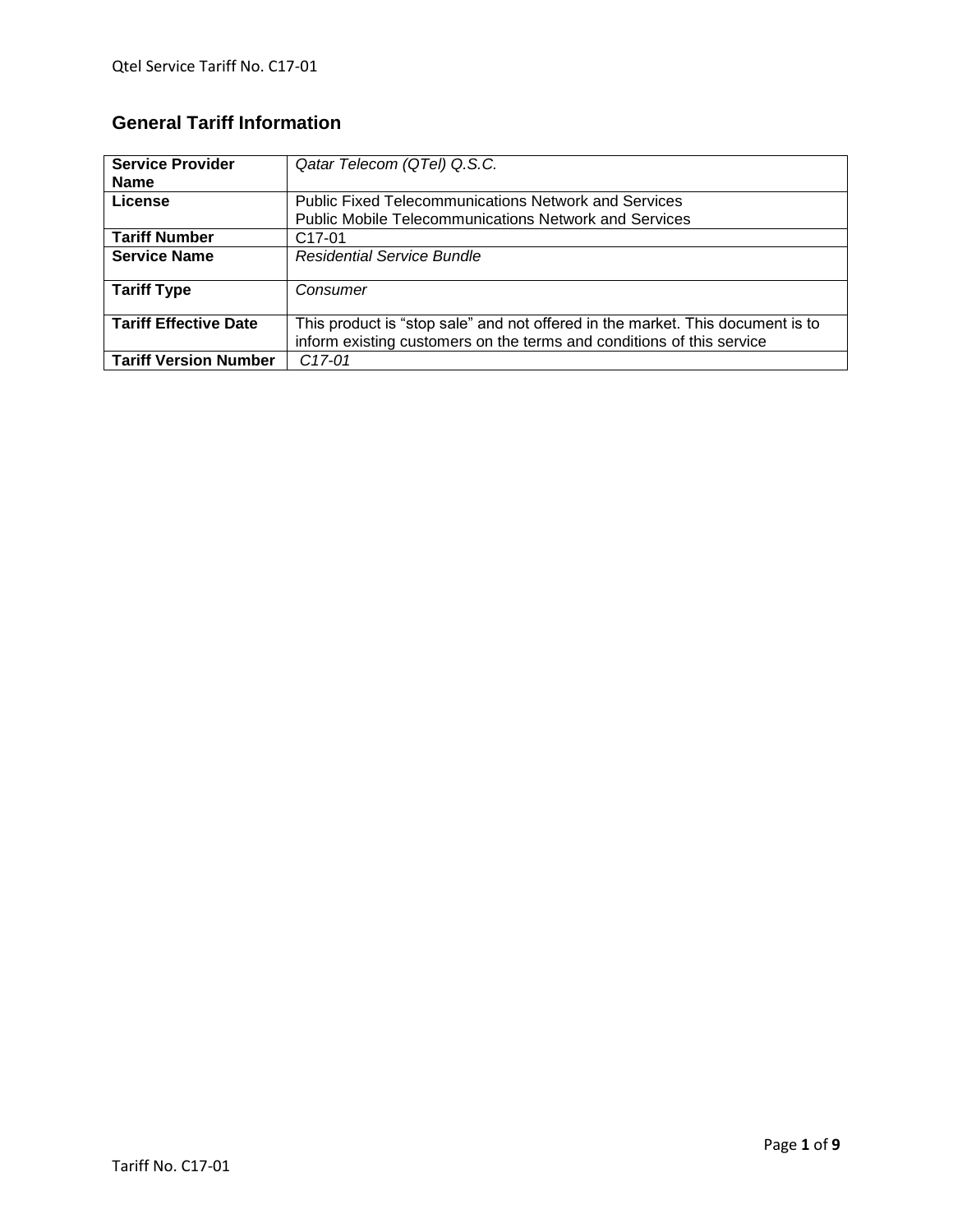# **1. Definitions**

- 1.1.  $Bit$  the lowest unit of data usage.</u>
- 1.2. Broadband-High-speed Internet access through fixed and wireless networks.
- 1.3. Connection Charges the charges identified in the applicable tariff for connection of thebasic and optional services and payable once in advance
- 1.4. Mbps Mega Bits per second.
- 1.5. Monthly Rental Fee the monthly subscription fee identified in the applicable tariff and payable every months in advance
- 1.6. Qtel: Qatar Telecom (QTel) Q.S.C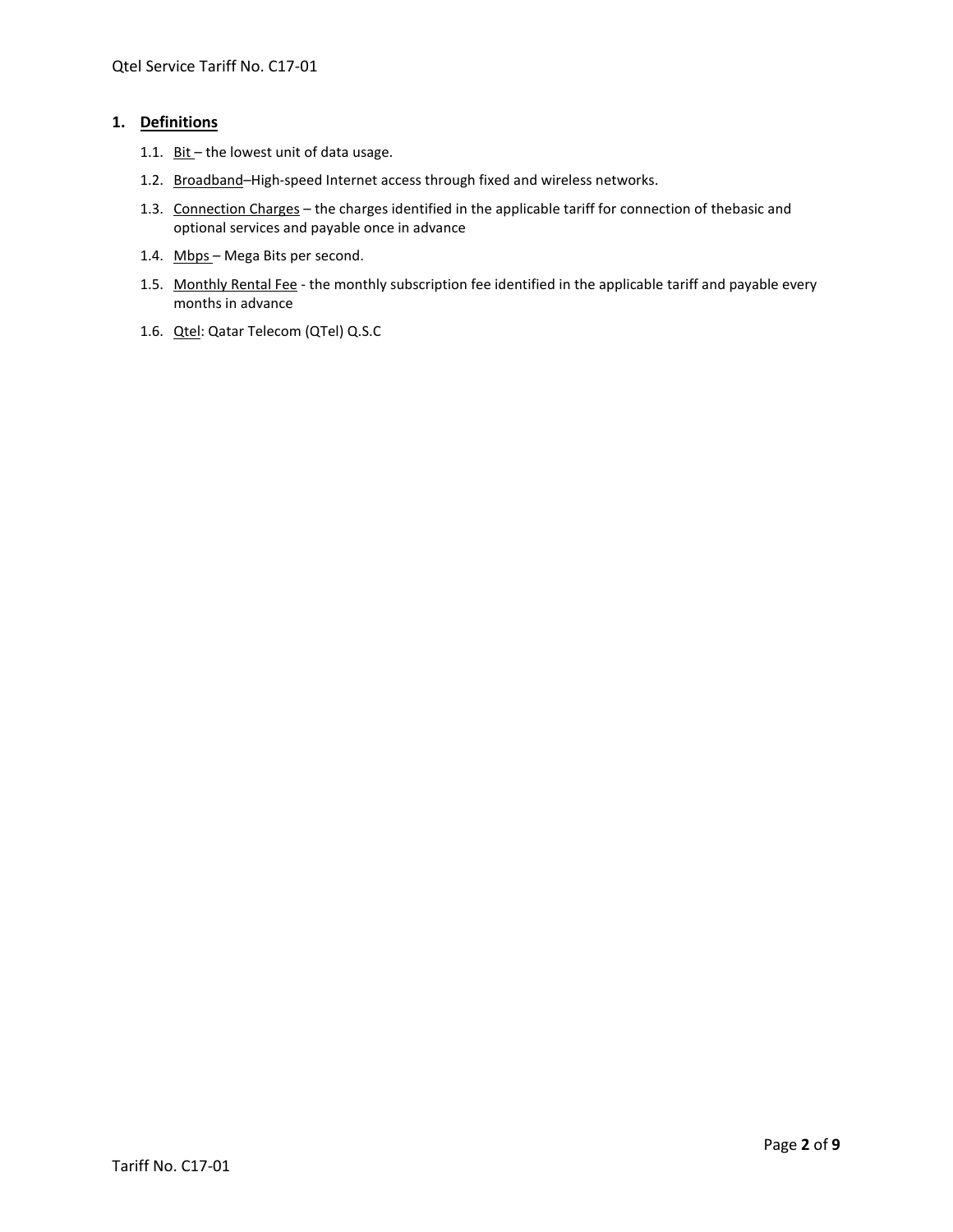### **2. Tariff Terms and Conditions**

- 2.1. This tariff is neither a special promotion nor a readjustment.
- 2.2. This tariff will be effective as of the date established in this tariff and will automatically cease being effective if, subject to ictQATAR approval, Qtel publishes a new tariff for this service or publishes notification on its webpage that this tariff is no longer effective.
- 2.3. From time to time, and subject to ictQATAR approval, Qtel may publish promotions and readjustments on its webpage or by other means. Such promotions and readjustments will automatically modify this tariff as specified by Qtel as of the date Qtel publishes such promotions or readjustments.
- 2.4. This tariff contains rates and charges applicable to the provision of consumer residential service bundle.
- 2.5. These terms and conditions are in addition to the terms and conditions specified in other tariffs and General Terms and Conditions for Consumer Services where referenced.
- 2.6. The terms and conditions established for each of the services that comprise the Residential Service bundle are included in the Consumer Postpaid mobile Service Tariff (C10-01), the Consumer Landline Tariff (C01-01), and the Fixed Consumer Broadband Service (C05-01) remain applicable unless it is superseded by rates terms and conditions specified in this Tariff.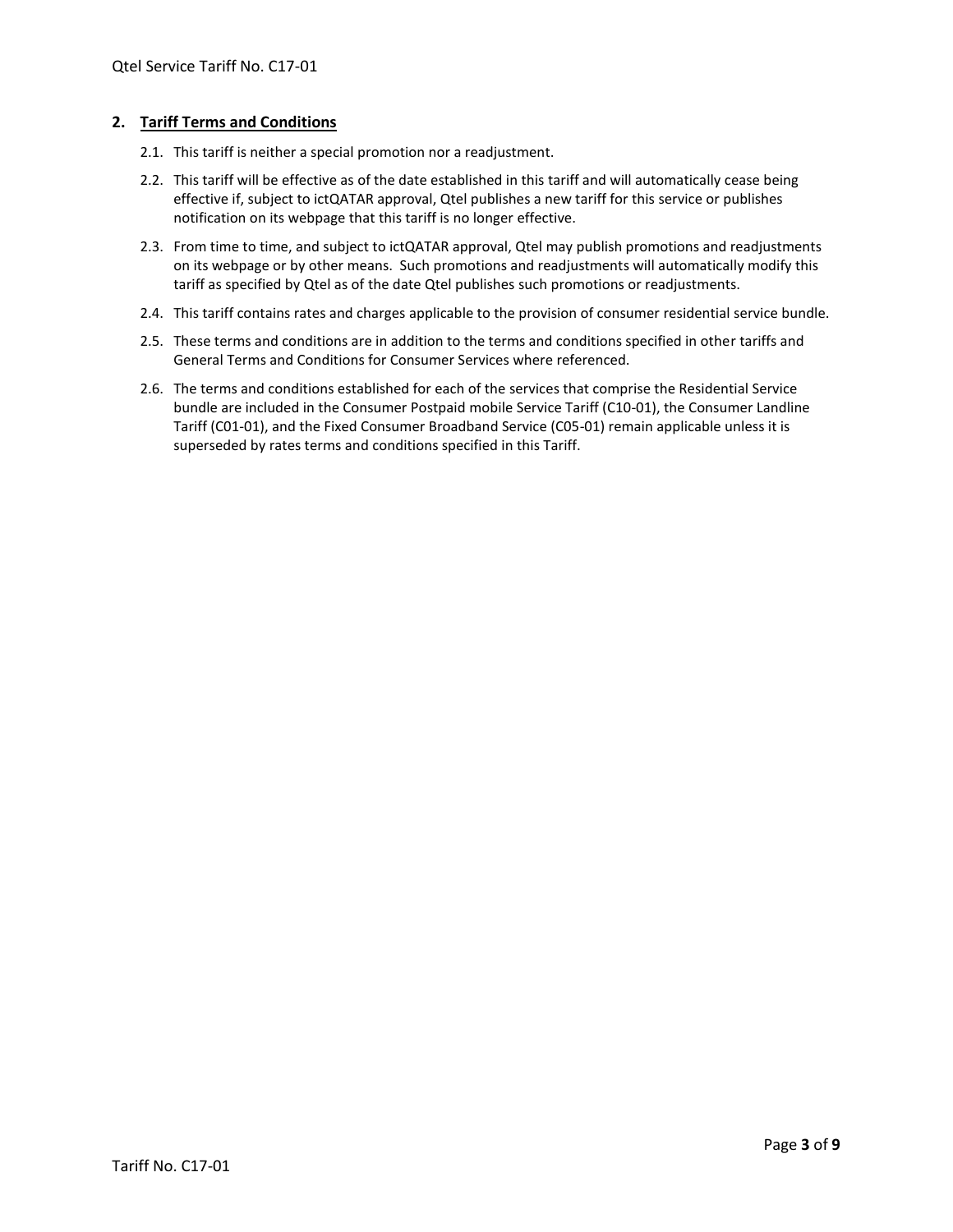#### **3. Service Description**

3.1. The Residential Bundle provides Subscribers through a single access Subscription with: Consumer Postpaid Mobile Service(Shahry standard), Consumer Landline, and Fixed Broadband Service.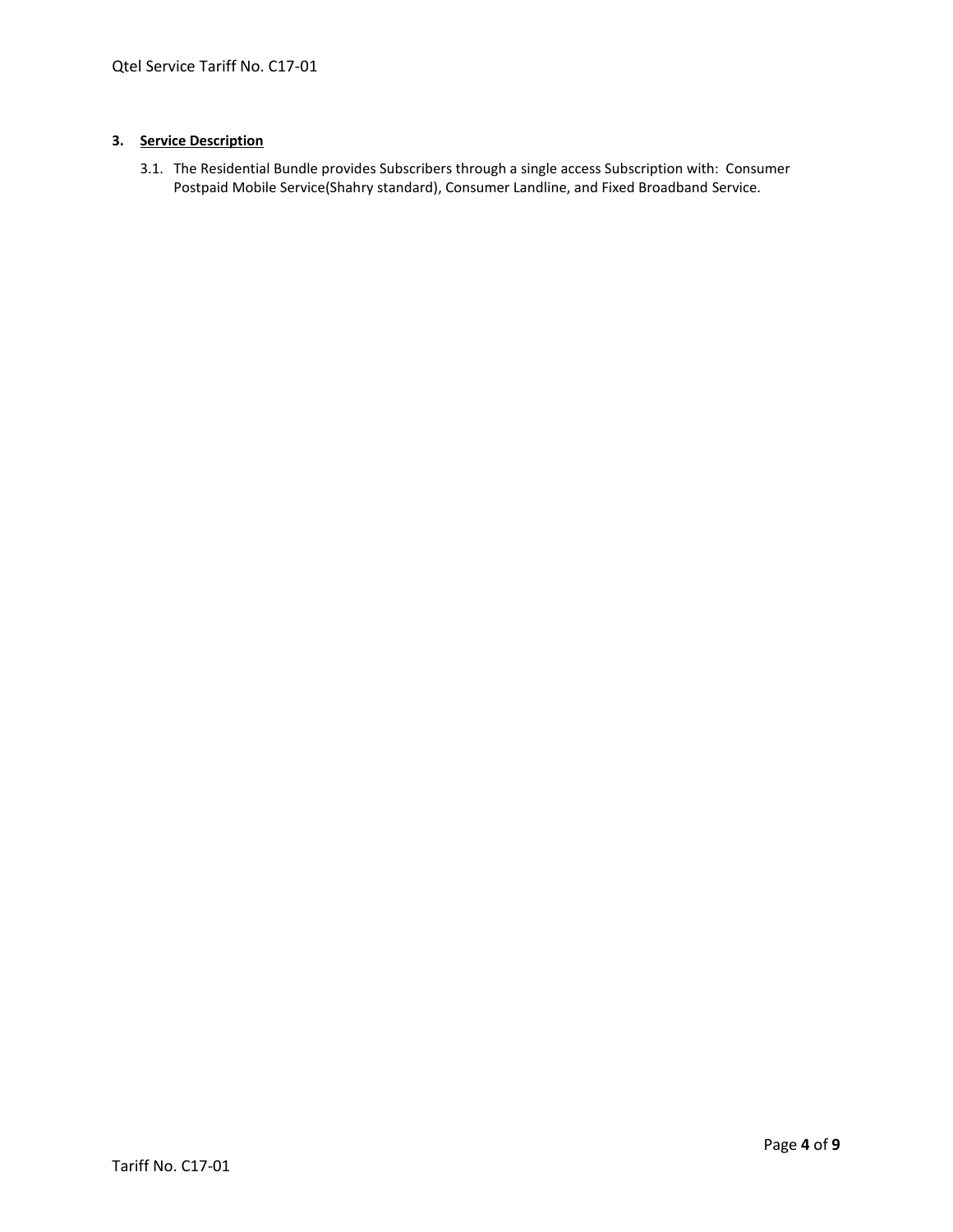#### **4. Features**

4.1. Features established for each of the services that comprise the Residential Service bundle are included in the Consumer Postpaid mobile Service Tariff (C10-01), the Consumer Landline Tariff (C01-01), and the Fixed Consumer Broadband Service (C05-01) remain applicable unless it is superseded by rates terms and conditions specified in this Tariff.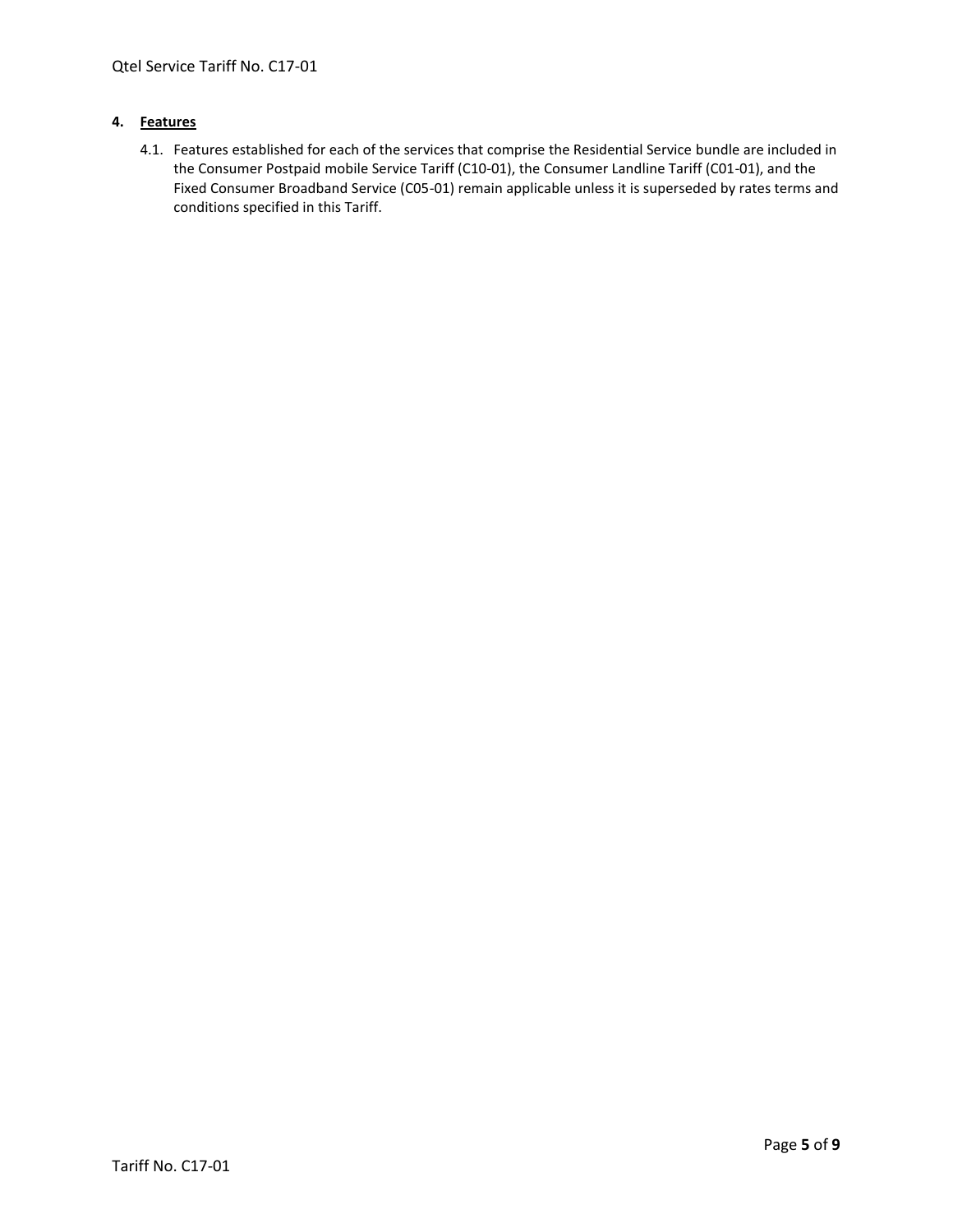# **5. Charge rates**

5.1. Monthly fee:

| <b>Service Variant</b>                              | <b>Monthly Fee</b> |
|-----------------------------------------------------|--------------------|
|                                                     |                    |
| Residential Bundle - 1MB Fixed Broadband including: |                    |
| Landline Monthly fee<br>٠                           | QR 250             |
| Shahry Standard Monthly fee                         |                    |
| ADSL 1MB Monthly fee                                |                    |
| Residential Bundle - 2MB Fixed Broadband including: |                    |
| Landline Monthly fee<br>٠                           | <b>QR 325</b>      |
| Shahry Standard Monthly fee                         |                    |
| ADSL 2MB Monthly fee                                |                    |
| Residential Bundle - 4MB Fixed Broadband including: |                    |
| Landline Monthly fee                                | QR 400             |
| Shahry Standard Monthly fee<br>٠                    |                    |
| ADSL 4MB Monthly fee                                |                    |

5.2. Individual Services: Pursuant to Article 1.10 Annex D of Qtel licenses, the prices of the individual services comprising the Residential bundle are shown in the following chart:

| <b>Services Acquired Individually</b>     | <b>Connection Fee</b><br>(QAR) | <b>Monthly Fee</b><br><b>Individually</b><br><b>Offered</b><br>(QAR/month) |
|-------------------------------------------|--------------------------------|----------------------------------------------------------------------------|
| Postpaid mobile service (Shahry standard) | 50                             | 50                                                                         |
| Landline                                  | 200                            | 33                                                                         |
| 1MB Fixed Broadband                       | 199                            | 200                                                                        |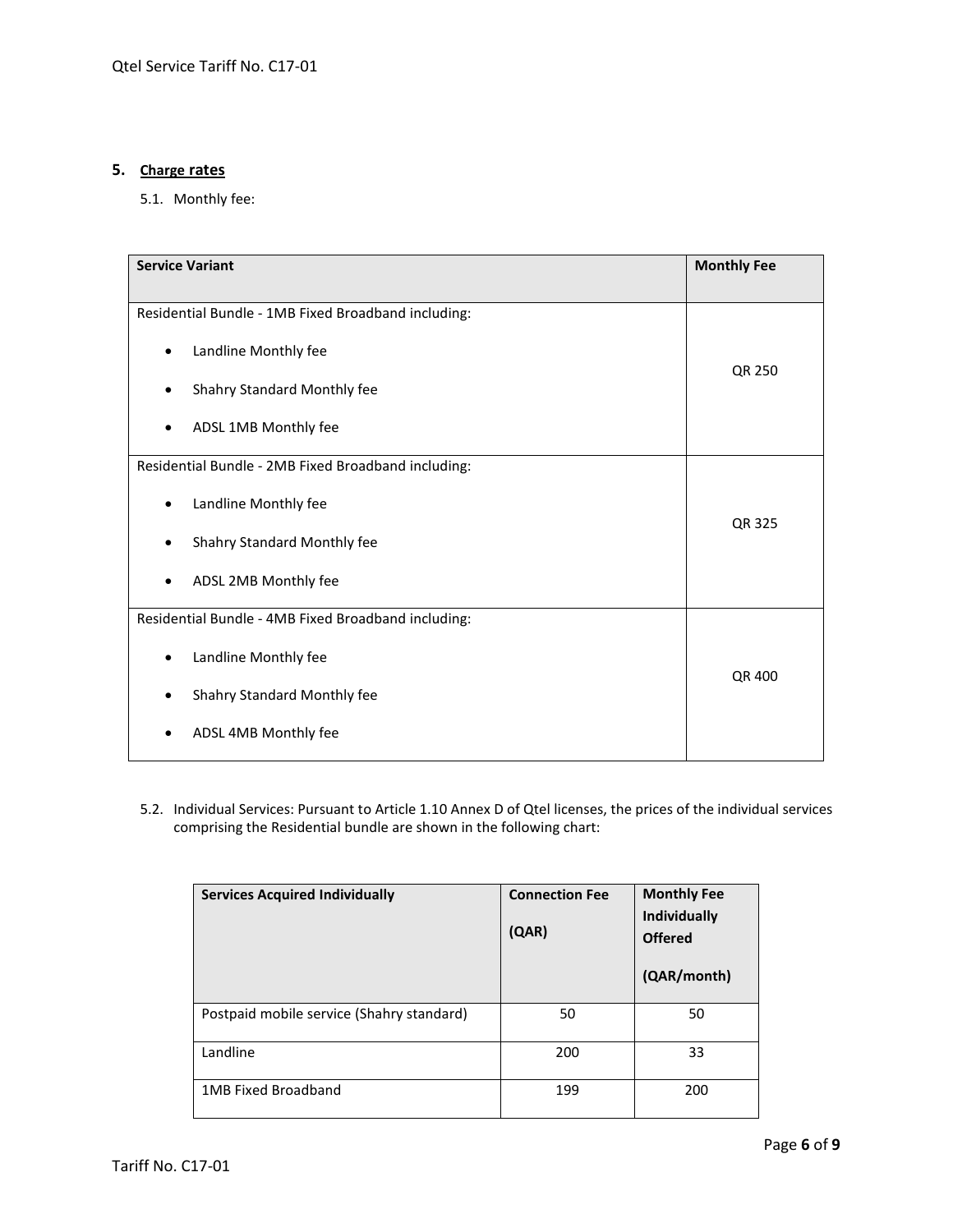| 2MB Fixed Broadband | 199 | 300 |
|---------------------|-----|-----|
| 4MB Fixed Broadband | 199 | 400 |

- 5.3. Any other tariff for each individual service offered in the Residential service bundle or any of its features are listed in the Consumer Postpaid Mobile Service (C10-01), the Consumer Landline Tariff (C01-01), and the Consumer Fixed Broadband Service (C05-01).
- 5.4. Connection Fee: The connection fee for Residential Bundle services shall be equal to the connection fees for each service element as described in the relevant Service Tariff, whether connected separately or all at once.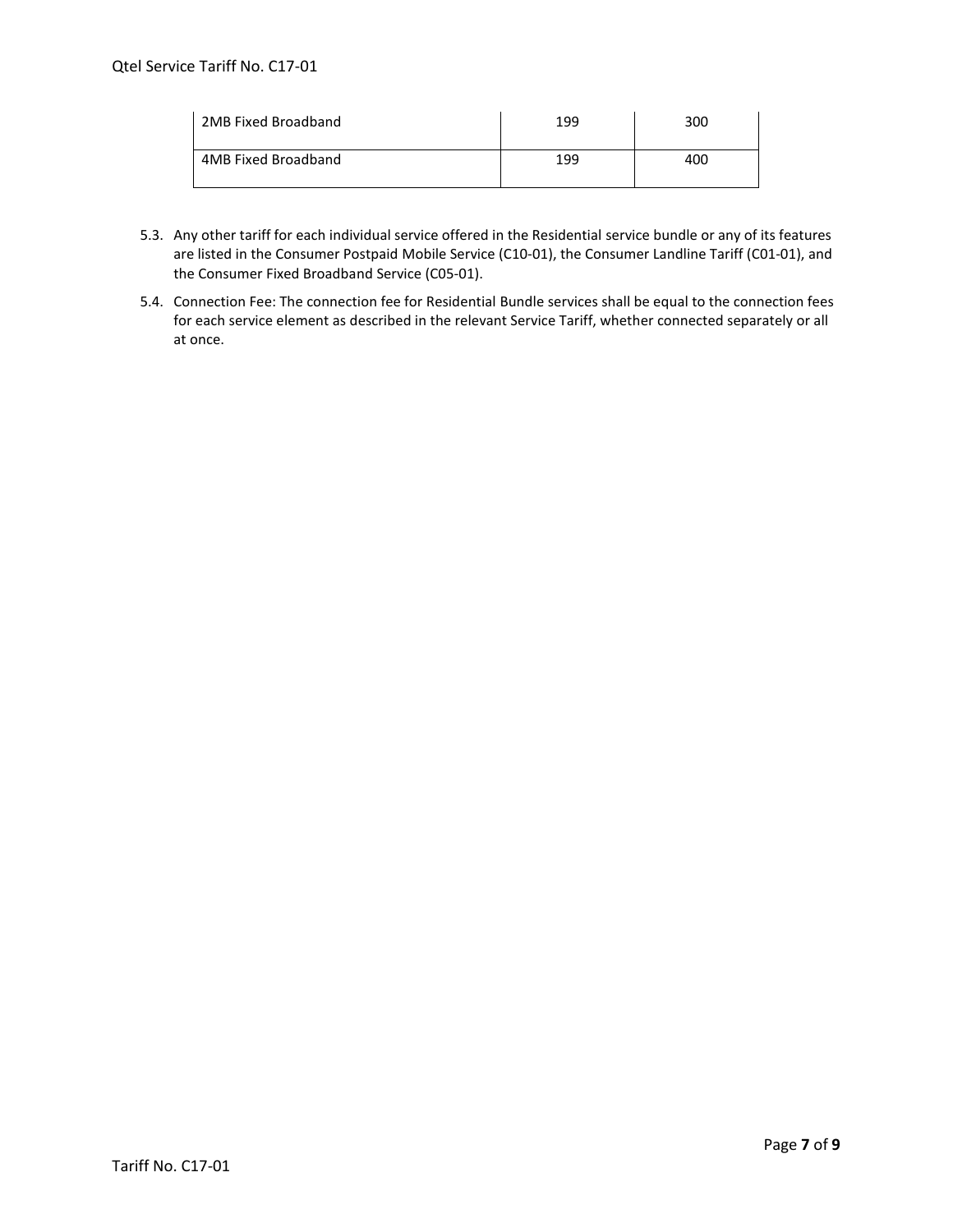#### **6. Service Provider obligations**

- 6.1. Commencement of Service: The Post Paid Mobile Service shall commence from the date of service connection activation by Qtel.
- 6.2. Service Availability and Limits:
	- 6.2.1. Certain factors, such as network changes, traffic volume, transmission limits, service outages, technical limitations, signal strength, customer device, terrain, structures, weather, or other conditions that may arise from time to time, may interfere with actual service quality and availability.
	- 6.2.2. Calls may be interrupted, dropped, refused or limited. Qtel will not be liable for any service limits due to these conditions that may arise from time to time, subject to our statutory, license and other obligations.
- 6.3. Broadband may not be available in the subscriber's area, their specific location or may not be compatible with their specific landline connection. In order to verify that Qtel can provide this service, Qtel will need to do the following:
	- 6.3.1. Verify that the subscriber's landlines is in an area where they can receive broadband services;
	- 6.3.2. Verify that the technical characteristics of the subscriber's landline can support broadband services which may require performing a landline test.
- 6.4. Qtel is responsible for servicing and providing technical maintenance of the service. Qtel will not provide any maintenance of the subscriber's equipment, including the modem or any additional equipment necessary to connect the service. Qtel is not responsible for any delays caused in installation due to the subscriber's absence at the agreed installation date or time.
- 6.5. Qtel may, if necessary to protect the network system, suspend, terminate or downgrade a particular broadband service.